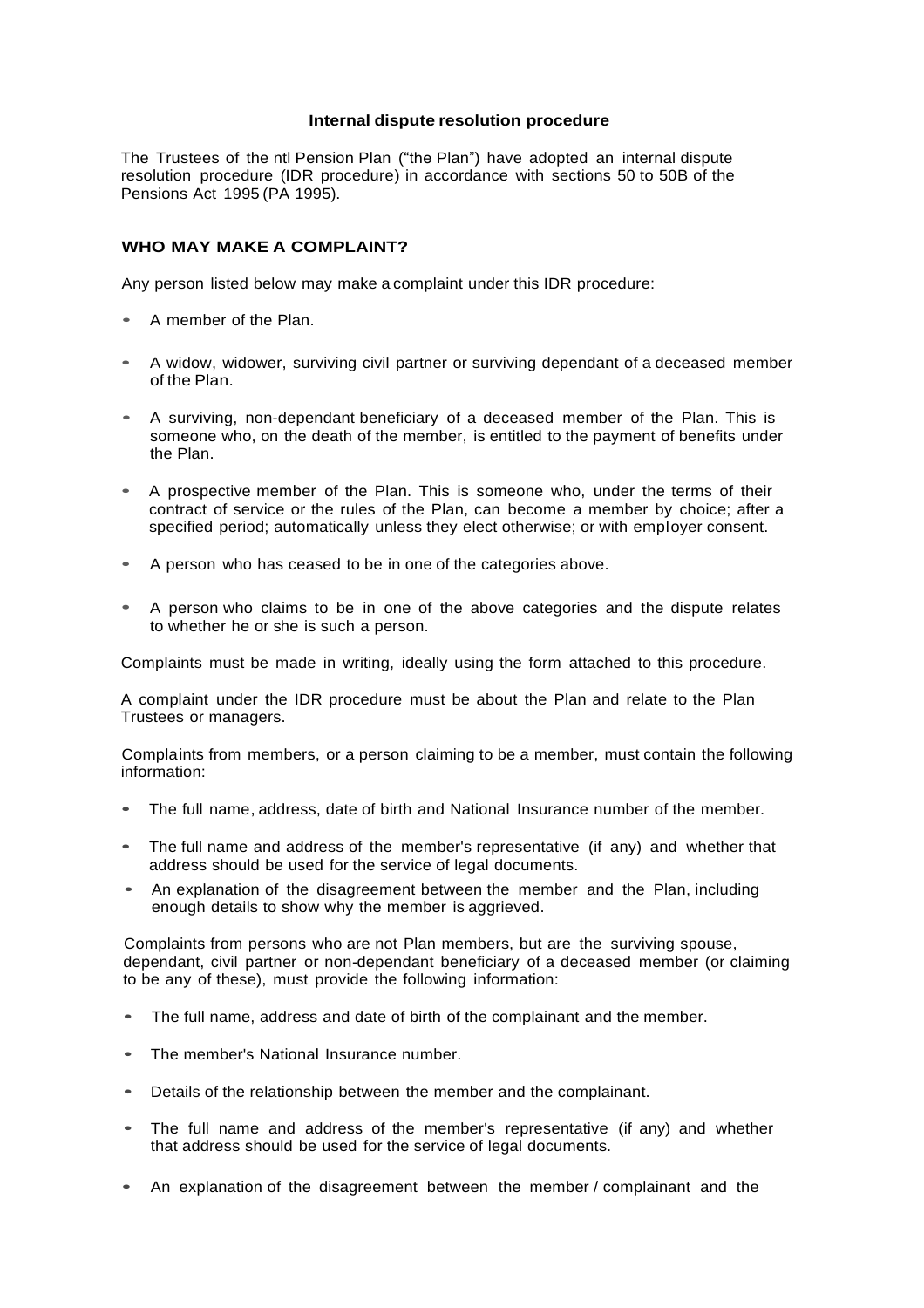Plan, including enough details to show why the member / complainant is aggrieved.

The complainant may have a representative, if he or she wishes. The representative must be:

- Nominated by the complainant.
- The complainant's personal representative, if the complainant is dead.
- One of the complainant's family, or another appropriate person, if the complainant is a minor or otherwise unable to act.

# **TIME FOR MAKING THE COMPLAINT**

A complaint must normally be made within six months of the date of the decision or event which is the subject of the complaint.

## **THE DECISION**

The Plan Trustees will acknowledge receipt of a complaint within five working days, including a statement that the Pensions Advisory Service **(TPAS)** is available to assist members and beneficiaries with any difficulty with the Plan (and providing TPAS's contact details).

The Plan Trustees will deal with the complaint and issue a decision. In reaching that decision, they may:

- Investigate the complaint as they see fit.
- Obtain advice from the Plan actuary **OR** an actuary, Plan solicitor or other appropriate professional.
- Ask the complainant (or any other relevant person) for any additional information that they consider appropriate in order to deal with the complaint.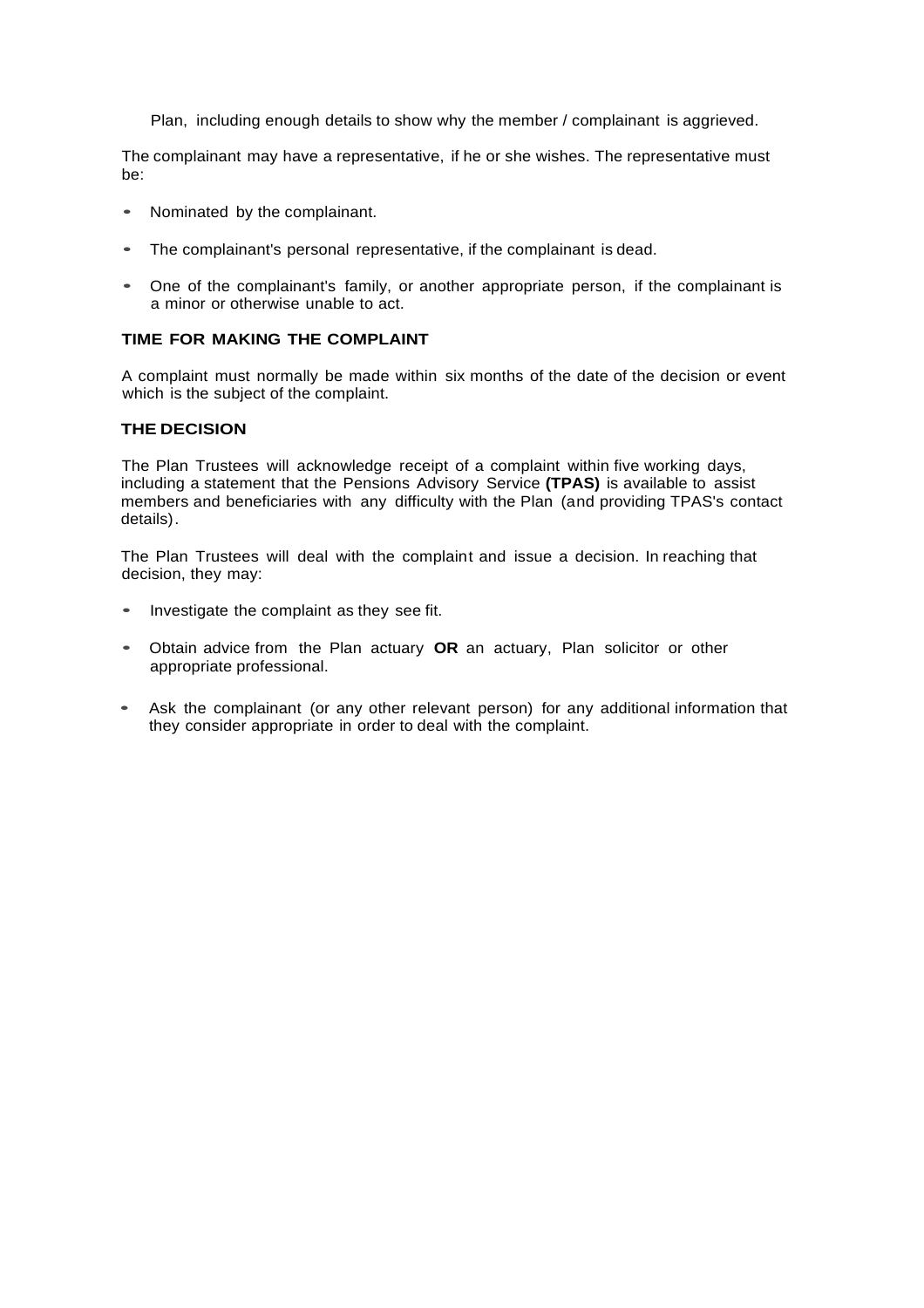The Plan Trustees may delegate the investigation and determination of the complaint to Caroline West, Secretary to the Trustees. However, Caroline West must report to the Plan Trustees and the appeal must be considered and decided on by the Plan Trustees.

The Plan Trustees will endeavour to make a decision as soon as possible after receipt of the complaint, but within four months of receiving the complaint.

If the Plan Trustees cannot make a decision within four months, they will notify the complainant (or his representative), explaining the reason for the delay and when they expect to be able to make a decision.

The Plan Trustees will notify the complainant of their decision in writing no later than 15 working days after the decision was made. The notice will include:

- <sup>A</sup> statement of the decision, which may or may not include reasons.
- <sup>A</sup> reference to <sup>a</sup> legal provision or Plan rule that the decision relied on.
- If <sup>a</sup> discretion has been exercised, <sup>a</sup> reference to the Plan rule giving that discretion.
- <sup>A</sup> statement that TPAS is available to assist members and beneficiaries with any difficulty with the Plan, and TPAS's contact details.
- <sup>A</sup> statement that the Pensions Ombudsman may investigate and determine any complaint or dispute of fact or law in relation to a Plan made, or referred to, under the Pension Plans Act 1993, and the Pensions Ombudsman's contact details.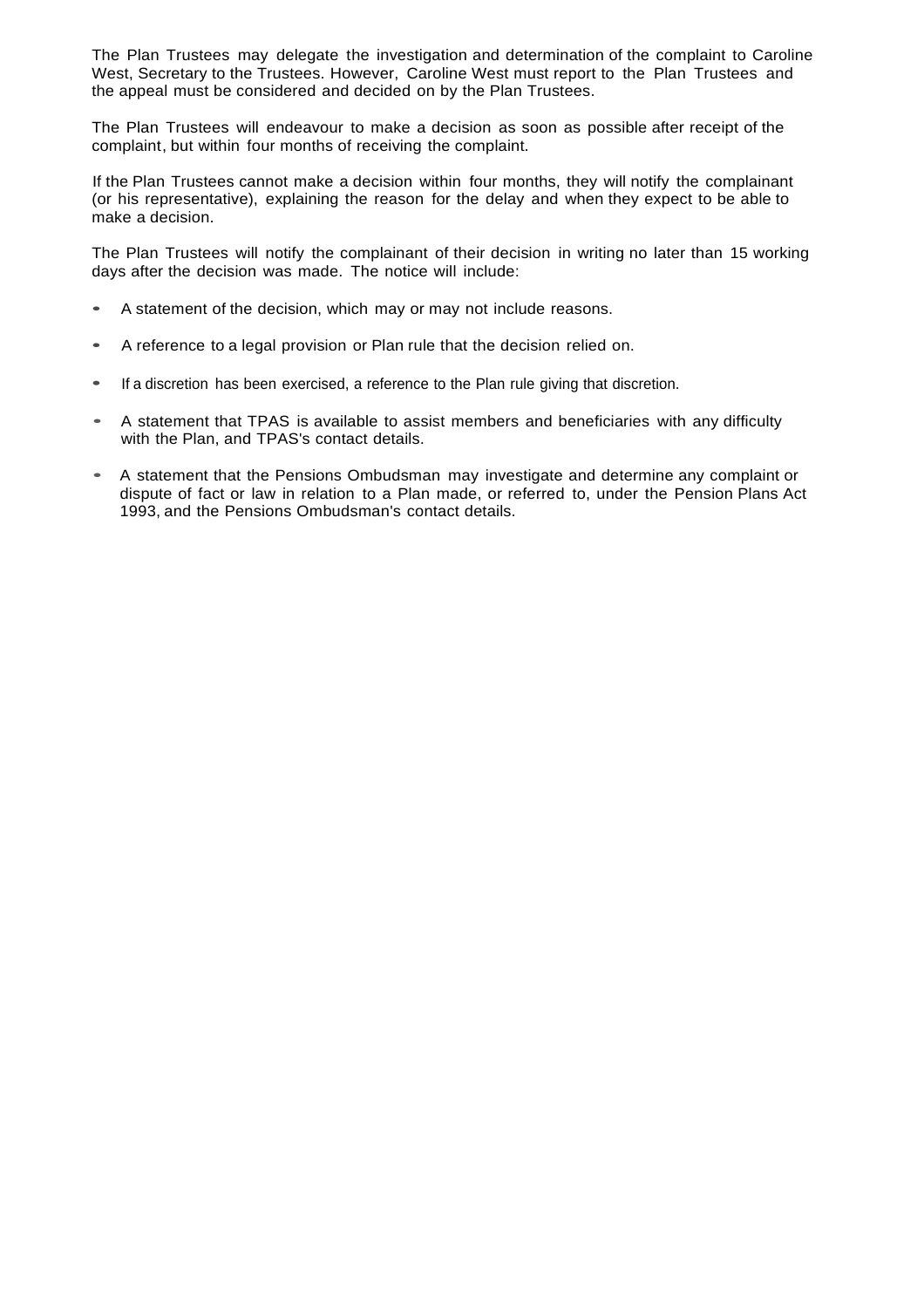# **APPENDIX I - INITIAL COMPLAINT FORM**

# **Please complete all parts of this form, unless they are not applicable to you.**

## **\* Delete as appropriate**

# **I am making a complaint in person/on behalf of another person \***

Personal Details:

(**Note:** If you are complaining on behalf of another person, please give their details here and your details in part 4 of this form. Otherwise, please complete your details in this part)

| Title: *Mr/Mrs/Ms/Miss/Other                                                                                                                         |         |
|------------------------------------------------------------------------------------------------------------------------------------------------------|---------|
|                                                                                                                                                      |         |
| <b>Forenames:</b>                                                                                                                                    |         |
| Surname:                                                                                                                                             |         |
| Address:                                                                                                                                             |         |
|                                                                                                                                                      |         |
|                                                                                                                                                      |         |
| <b>National Insurance Number:</b>                                                                                                                    |         |
| <b>Status:</b>                                                                                                                                       |         |
| Member of the Plan (including one who is no longer employed by the<br>company)                                                                       | Yes/No* |
| Waiting to become a member of the<br>Plan?                                                                                                           | Yes/No* |
| <b>Pensioner?</b>                                                                                                                                    | Yes/No* |
| Widow, Widower or Dependant of a deceased member of the<br>Plan?                                                                                     | Yes/No* |
| (please see part 3 below)                                                                                                                            |         |
| None of the above (please specify)                                                                                                                   | Yes/No* |
| $\bigcap_{i=1}^n A_i$ is the state of the state of $\bigcap_{i=1}^n A_i$ is the state of $\bigcap_{i=1}^n A_i$ is the state of $\bigcap_{i=1}^n A_i$ |         |

Specific details (Widows, Widower or Dependant) (complete only if appropriate)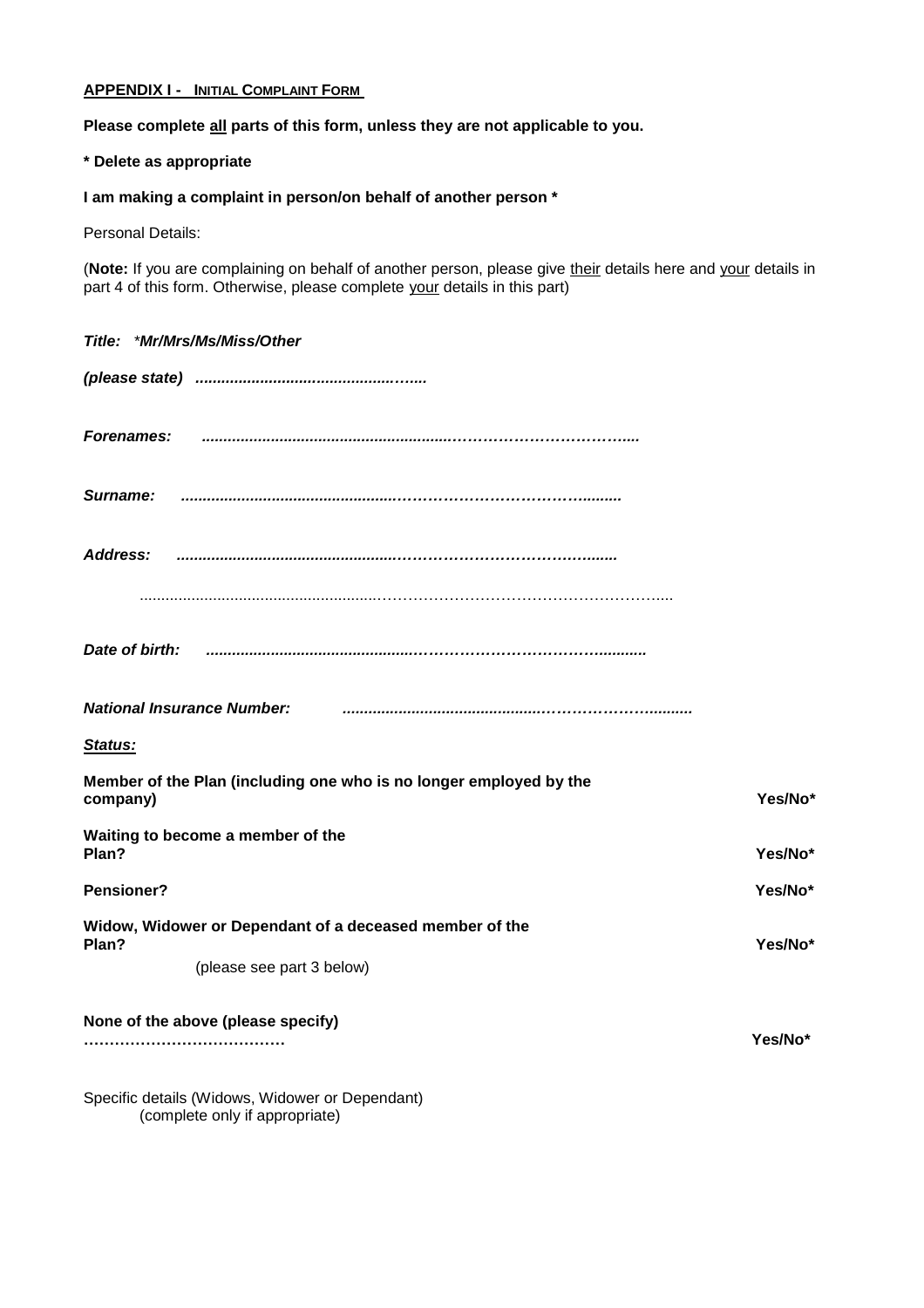*If you are in category 2.7.4 above (or are complaining on behalf of somebody in that category), please fill in the following details in relation to the deceased person through which you derive (or the person on whose behalf you are complaining derives) a benefit from the Plan:*

| <b>National Insurance Number:</b>                                                                                                                                                                                                |
|----------------------------------------------------------------------------------------------------------------------------------------------------------------------------------------------------------------------------------|
| Relationship between yourself and the deceased:                                                                                                                                                                                  |
| Personal details (if making a complaint on behalf of another person)                                                                                                                                                             |
| (Note: If you are making a complaint on behalf of another person, please fill in your own details in<br>this part. You only need to complete this part of the form if you are making a complaint on behalf of<br>another person) |
|                                                                                                                                                                                                                                  |
|                                                                                                                                                                                                                                  |
|                                                                                                                                                                                                                                  |
|                                                                                                                                                                                                                                  |
| Your relationship to the person on behalf of whom you are complaining:                                                                                                                                                           |
|                                                                                                                                                                                                                                  |
| Address for correspondence (if different from 4.4 above):                                                                                                                                                                        |